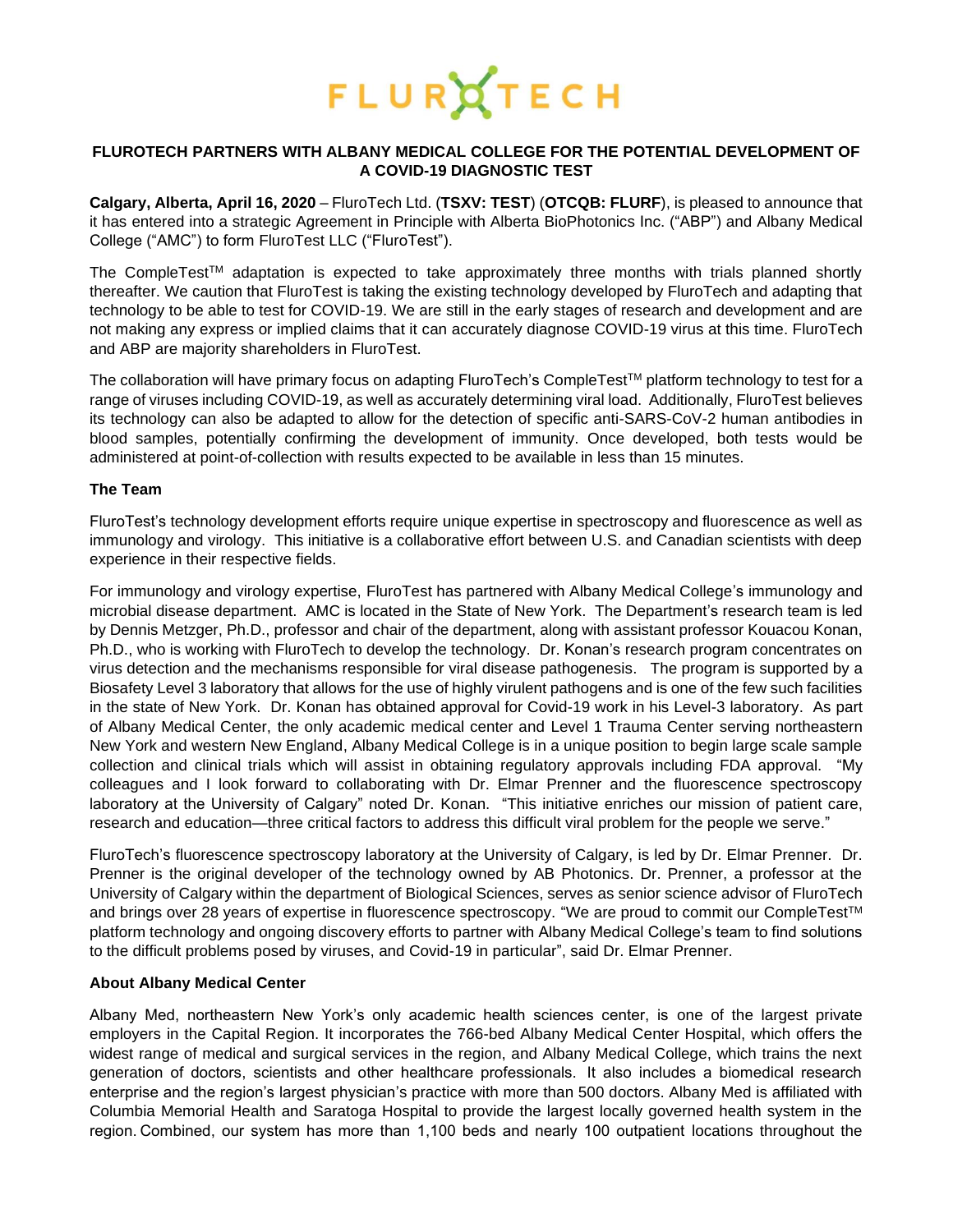# FLURATECH

Capital Region. Albany Med works with dozens of community partners to improve the region's health and quality of life. For more information: www.amc.edu   or www.facebook.com/albanymedicalcenter. 

# **About [FluroTech](http://flurotech.com/) (TSXV: [TEST\)](https://flurotech.com/investors/) (OTCQB: [FLURF\)](https://www.otcmarkets.com/stock/FLURF/overview)**

[FluroTech's](http://flurotech.com/) proprietary spectroscopy-based technology allows for the testing and identification of organic and inorganic compounds contained within biological samples for specific applications. Using technology that was first developed at the University of Calgary, [FluroTech](http://flurotech.com/) has created a two-part solution comprised of its [CompleTest™](http://flurotech.com/completest/) platform technology and consumable testing kits. Its accuracy has been independently validated. FluroTech continues to develop additional applications for the CompleTest™ platform technology. To learn more, visit [FluroTech.com](http://www.flurotech.com/)

# **About FluroTest LLC**

FluroTest is seeking additional capital in the near-term and will also be exploring strategic partnerships with manufacturing and distribution companies to advance the deployment of the new test that's being developed. To learn more, visit [FluroTest.com](http://www.flurotest.com/)

#### **About Alberta BioPhotonics Inc.**

Alberta BioPhotonics Inc. focuses on identifying market opportunities to commercialize its proprietary spectroscopy-based technology. ABP is controlled by some of the same officers and directors as FluroTech and currently holds approximately 33% of the common shares of FluroTech.

#### **Contact Information**

| <b>FluroTech</b>               | <b>Albany Medical College</b>                                                     | <b>FluroTest</b>               |
|--------------------------------|-----------------------------------------------------------------------------------|--------------------------------|
| Danny Dalla-Longa              | Amy M. Johnson                                                                    | William P. Phelan              |
| <b>Chief Executive Officer</b> | Director & EIR, Biomedical<br>Acceleration and<br><b>Commercialization Center</b> | <b>Chief Executive Officer</b> |
| 403.680.0644                   | 518.669.8866                                                                      | 518.369.4902                   |
| Danny@FluroTech.com            | JohnsonA@amc.edu                                                                  | info@flurotest.com             |
| <b>FluroTech.com</b>           | <b>AMC.edu</b>                                                                    | <b>FluroTest.com</b>           |

*This news release does not constitute an offer to sell or a solicitation of an offer to buy any of the securities. The securities described herein have not been and will not be registered under the United States Securities Act of*  1933, as amended, or the securities laws of any state and may not be offered or sold within the United States or *to or for the benefit or account of U.S. persons, absent such registration or an applicable exemption from such registration requirements.*

#### **Cautionary Statement Regarding Forward-Looking Information**

This news release contains "forward-looking information" within the meaning of Canadian securities legislation. Forward-looking information generally refers to information about an issuer's business, capital, technology or operations that is prospective in nature, and includes future-oriented financial information about the issuer's prospective financial performance or financial position. The forward-looking information in this news release includes disclosure about the formation of FluroTest and the capital structure thereof, the ability to adapt FluroTech's CompleTest™ platform technology to test for viruses, including COVID-19, as well as accurately determining viral load, the ability to adapt the technology to allow for the detection of specific anti-SARS-CoV-2 human antibodies in a patient's blood sample, and the speed and accuracy of such testing, the need for financing of FluroTest in the near term and the formation of strategic partnerships for the deployment and distribution of the